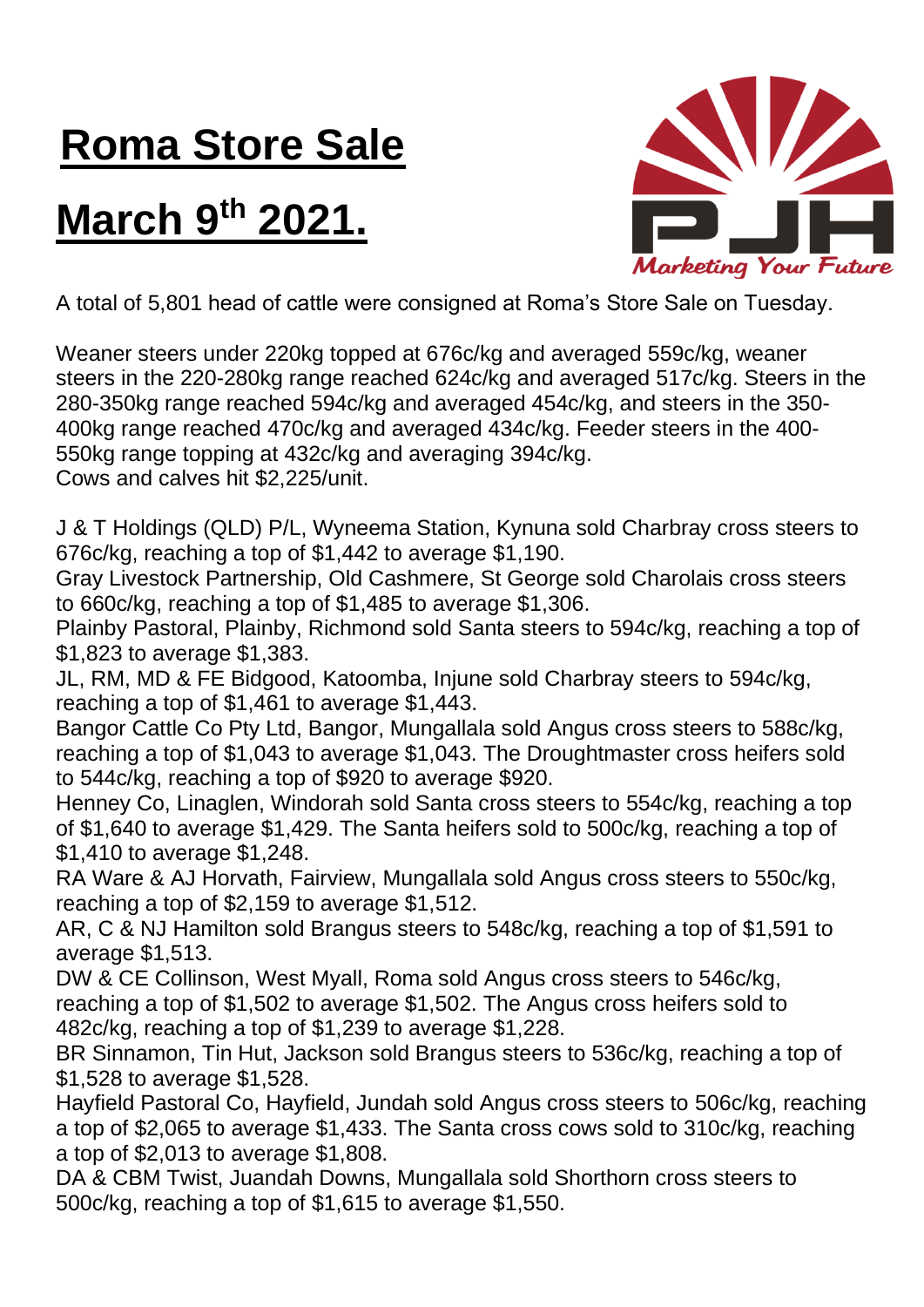Reynella Grazing Co, Reynella, Charleville sold Droughtmaster cross steers to 470c/kg, reaching a top of \$1,883 to average \$1,691.

G Langley & R Harland, Euroa, Injune sold Angus cross steers to 456c/kg, reaching a top of \$1,735 to average \$1,526. The Angus cross heifers sold to 480c/kg, reaching a top of \$1,429 to average \$1,429.

JE & LJ Nunn, Sunnyside, Longreach sold Santa steers to 442c/kg, reaching a top of \$1,710 to average \$1,541. The Charbray cows sold to 308c/kg, reaching a top of \$1,629 to average \$1,447.

James Muller, Arrolla, Cloncurry sold Droughtmaster cross steers to 426c/kg, reaching a top of \$1,788 to average \$1,654.

Heifers under 220kg topped at 604c/kg and averaged 500c/kg, while heifers in the 220-280kg range topped at 542c/kg and averaged 433c/kg. Heifers in the 280- 350kg range topped at 480c/kg, averaging 395c/kg. Heifers in the 350-450kg range topped at 430c/kg, averaging 367c/kg.

PJ & CR Britton, Brighton Downs, Winton sold Santa heifers to 578c/kg, reaching a top of \$1,389 to average \$1,188.

Monz Pastoral, Ascot, Winton sold Charbray heifers to 500c/kg, reaching a top of \$1,366 to average \$1,061. The Charbray cows sold to 312c/kg, reaching a top of \$1,570 to average \$1,329.

WN & MM Jones, Norolle Downs, Roma sold Droughtmaster cross heifers to 478c/kg, reaching a top of \$1,758 to average \$1,474.

S & R White Family Trust, Mt Saltbush, Roma sold Charolais cross heifers to 430c/kg, reaching a top of \$1,655 to average \$1,613.

Cormack SG & RW & TA sold Droughtmaster cross heifers to 363c/kg, reaching a top of \$1,747 to average \$1,574.

Cows in the 300-400kg range reached 282c/kg and averaged 253c/kg, while cows in the 400kg-500kg range reached 320c/kg and averaged 284c/kg. Cows over 500kg topped at 319c/kg, averaging 297c/kg.

Keddstock Pty Ltd, Moongool, Yuleba sold Charolais cross cows to 306c/kg, reaching a top of \$2,206 to average \$2,058.

> *NEXT STORE SALE IS 16th MARCH* **PJH SELL 1st POSITION**